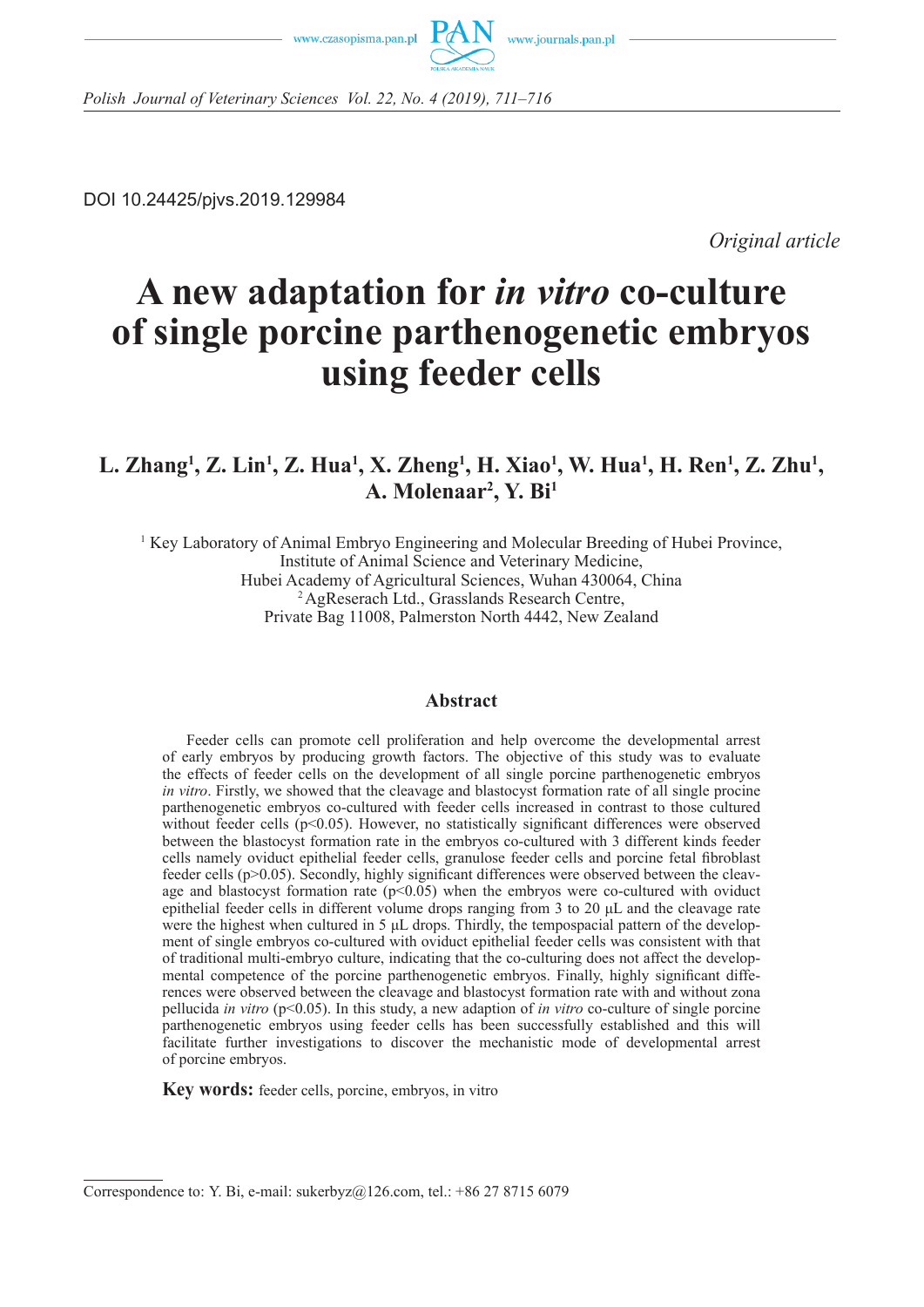#### **Introduction**

In recent years, embryos produced *in-vitro* have been widely used for the production of economically valuable animals (Yang et al. 2018) and disease models (Whitworth et al. 2014, Liu et al. 2018). At the same time, the application of *in vitro* fertilization (IVF), intracytoplasmic sperm injection (ICSI) and embryo transfer has greatly promoted the development of animal science. However, the low developmental ability of embryos *in-vitro* has greatly limited the development and application of these new technologies. Although many advances have been achieved to improve the developmental ability of embryos by adding or reducing factors to the culture medium of mammalian early embryos cultured *in vitro* (Wang et al. 2002, Wang et al. 2006, Thanh et al. 2011), most embryos *in vitro* arrested at early stages and the underlying molecular mechanism remains largely undefined (Teperek et al. 2013, Ogura et al. 2014, Liu et al. 2016). In this study, we have developed a new approach using feeder cells for porcine parthenogenetic embryo *in vitro* co-culture, which has allowed us to keep track of the developmental fate of a single embryo precisely and has provided the leads for futher studies on the developmental arrest of porcine embryos.

#### **Materials and Methods**

#### **Chemicals**

Unless otherwise indicated, chemicals were purchased from Sigma Chemical Company (Sigma-Aldrich, Wuhan, China).

#### **Collection of cumulus-oocyte complexes (COCs) and in-vitro maturation**

Collection and maturation of COCs were conducted according to a previously described method (Zhou et al. 2015). Porcine ovaries were obtained from an abattoir affiliated with COFCO (China Oil and Food Import and Export Corporation) in Wuhan and transported to the laboratory in 0.9% NaCl supplemented with 100 IU/mL penicillin G and 100 IU/mL streptomycin sulphate at 30 to 35°C. Collections of COCs were made immediately from follicles with a diameter of 3 to 6 mm using a 10-gauge needle attached to a disposable 10-mL syringe and COCs were stored in Dulbecco's Phosphate Buffered Saline (DPBS) supplemented with 5% fetal bovine serum (FBS) (Bi et al. 2016). Only COCs with a uniform cytoplasm and surrounded by several layers of cumulus-cells were used for *in vitro* maturation (IVM).

Selected COCs were washed three times in DPBS supplemented with 5% FBS and three times in maturation medium (Medium 199; Gibco) supplemented with 10% (v/v) pig follicular fluid (PFF), 0.1% (w/v) polyvinyl alcohol, 3.05 mM glucose, 0.91 mM sodium pyruvate, 0.57 mM L-cysteine, 100 IU/mL streptomycin sulphate (Gibco), 100 IU/mL penicillin G (Gibco), 10 IU/mL PMSG (Ningbo Second Hormone Factory), and 10 IU/mL hCG (Ningbo Second Hormone Factory) (Abeydeera et al. 2000). Incubation conditions for COCs were 42 to 44 h in a 5-well dish at 39°C in a Submarine Incubation System with  $100\%$  humidity and 5% CO<sub>2</sub> in air.

The maturation medium was incubated for at least 3 h at 39°C in the Submarine Incubation System with 100% humidity and 5%  $CO<sub>2</sub>$  in air.

#### **Electrical activation of oocytes and in vitro culture**

After 42 to 44 h *in vitro* culture, oocytes were denuded of cumulus-cells by gentle pipetting in tissue culture medium 199 (TCM-199) hepes-buffered medium supplemented with 1 mg/mL hyaluronidase for 4 min. Oocytes with polar body I (pb I) were selected, washed three times with activation fluid supplemented with 0.3 M mannitol, 1 mM CaCl<sub>2</sub>, 0.5 mM MgSO<sub>4</sub>, and 0.05 mg/mL bovine serum albumin (BSA), and then activated by applying a single DC pulse of 1.5 kV/cm for 30 μ sec using a BTX Electro-Cell Manipulator 2001 (BTX Inc, San Diego, CA, USA) (Hua et al. 2011).

For *in vitro* development after activation, the embryos were washed three times with North Carolina State University Medium-23 (NCSU-23) containing 4 mg/ml BSA (Petters et al. 1993) and then cultured in the medium as described above. The embryos were then incubated at 39°C in the Submarine Incubation System with 100% humidity and  $5\%$  CO<sub>2</sub> in air. Cleavage and blastocyst formation rate were determined 2 and 7 days after activation, respectively.

#### **Preparation of feeder cells**

#### **Preparation of granulose cells**

The porcine granulose cells (GC) were obtained from follicles with a diameter of 4-6 mm without atretic changes and containing oocytes with normal morphological appearance as previously described (Opiela et al. 2015). The follicles were dissected from the ovary and individual follicles were completely trimmed from the remaining connective tissues. Nonatretic follicles were selected based on morphological criteria including translucency, lack of free particles, and the presence of blood vessels. The selected follicles were transferred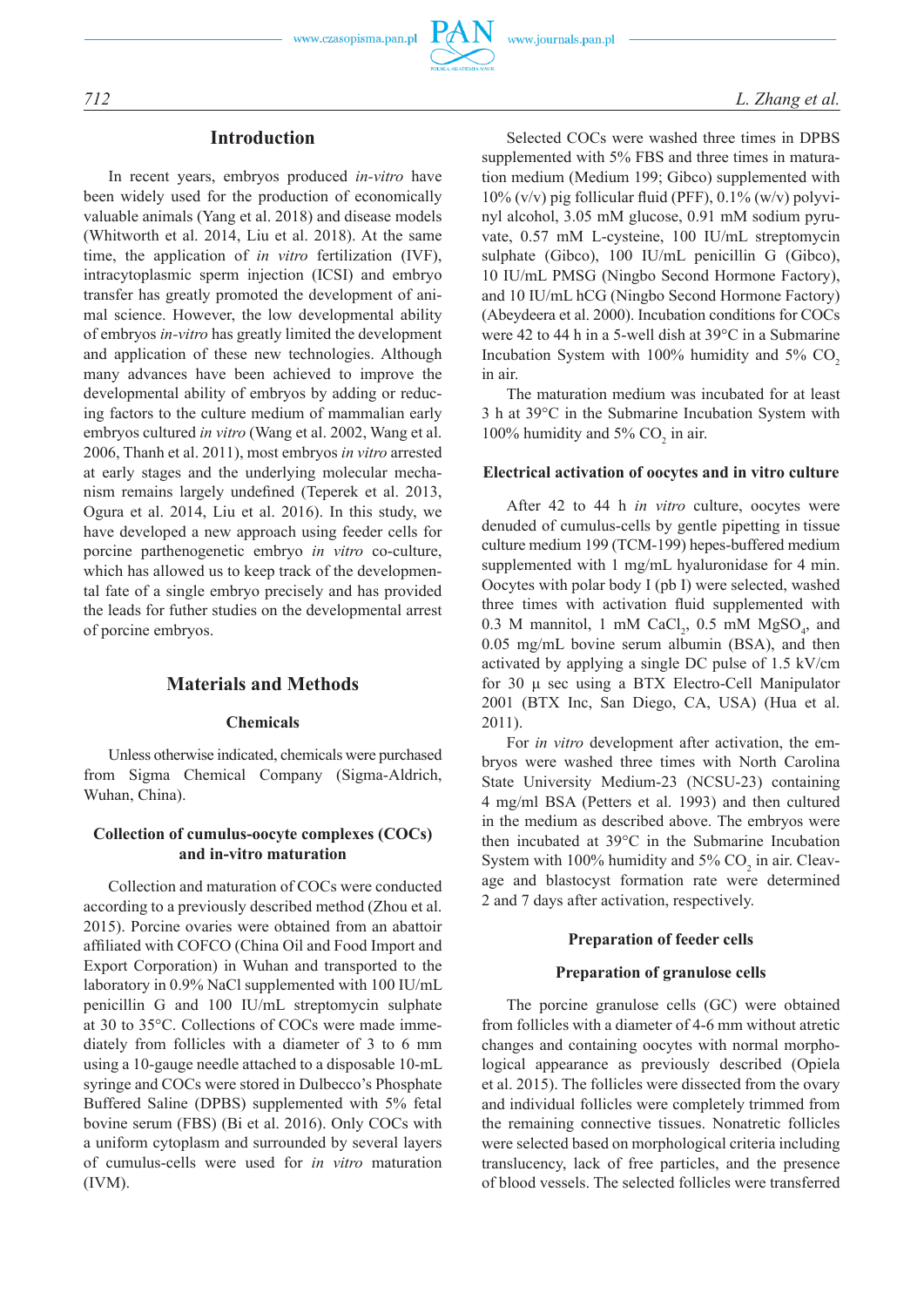### *A new adaptation for in vitro co-culture of single porcine ... 713*

| Treatment group                       | Oocyte number | Cleavage rate $(\% )$    | Blastocyst formation rate $(\% )$ |
|---------------------------------------|---------------|--------------------------|-----------------------------------|
| Control                               | 88            | $39(44.3)^a$             | $0(0)$ <sup>a</sup>               |
| Oviduct epithelial feeder cells       | 78            | $56(71.8)^{b}$           | $4(7.1)^{b}$                      |
| Granulose feeder cells                | 67            | 46 $(68.7)$ <sup>b</sup> | $3(6.5)^{b}$                      |
| Porcine fetal fibroblast feeder cells | 84            | 51 $(60.7)$ °            | $3(5.9)^{b}$                      |

Table 1. Effects of different feeder cells on the development of single porcine parthenogenetic embryos *in vitro.*

Different superscripts within the same column denote significant differences ( $p<0.05$ ).

into holding medium and opened by puncture. The follicular fluid was released into the medium along with the oocyte and surrounding cumulus cells. If the morphology of the COCs met the criteria the follicle was transferred into the dish with IVM medium and the GCs attached to the follicle wall were scraped manually into the medium.The solution obtained was vigorously mixed to obtain homogenous mixture of GCs. A 1/10 dilution in GC/IVM mixture in DPBS of GCs in a 10 uL volume was used to count the GC concentration in a hemocytometer. The number of cells in 1 mL was calculated using an average of X counts per mixture and the concentration adjusted to  $3-5 \times 10^6$  granulosa cells/mL.

#### **Preparation of porcine fetal fibroblast cells**

Preparation of porcine fetal fibroblast cells were carried out according to the method that described in Chinese patent, Hubei White Pig Fibroblast Line.

Porcine fetal fibroblast cells were collected following hysterectomy at days 35 of pregnancy (estrus 5 Day 0). Fetuses were washed 6-8 times in DPBS supplemented with 1% penicillin/streptomycin. Samples of back and hip muscles were excised with scissors and tweezers. Fetal fibroblast cells were collected with incubation of the samples in 0.25% trypsin for 10-15 min followed by gentle pipetting. After tissue disruption, cells were centrifuged for 5 min at 50  $\times$ gravity to remove tissue debris and clumps (Lee et al. 2000). Cells were collected and incubated in the Submarine Incubation System with 100% humidity and 5%  $CO<sub>2</sub>$  in air with DMEM adding 10% FBS.

#### **Preparation of oviduct epithelial cells**

Sow oviducts were obtained from an abattoir affiliated with COFCO in Wuhan and the transport process was the same as that of ovaries (refer to 2.2). They were washed 6-8 times in DPBS supplemented with 1% penicillin/streptomycin and cut into 2 cm small lengths. Tubal epithelial cells were isolated by incubation of the oviduct in 0.25% trypsin for 1-2 min followed by gentle pipetting. Cells were collected by centrifation for 5 min at  $150 \times g$  and the supernatant aspirated. Cells were collected and incubated in the Submarine Incubation System with 100% humidity and 5%  $CO<sub>2</sub>$  in air with TCM-199 adding 10% FBS.

#### **Co-culture of embryos with feeder cells**

One day before transferring the embryos into a drop of culture medium with feeder cells, cells were collected from the flask by trypsinization and washing, and were subsequently seeded at a concentration of  $0.5 \times 10^2$  cells per mL and the drop volume was designed according to experiments, with one drop for co-culture per one embryo. Half of the medium was exchanged before incubation of the embryos (Opiela et al. 2018) and changed half the medium every 48 h hours after co-culture with embryo.

#### **Statistical analysis**

The data were collected from at least three replicates with each treatment represented in all replicates. They were analyzed with the  $\chi^2$  test. A probability of p<0.05 was considered significant.

#### **Results**

#### **Effects of different feeder cells on the development of single porcine parthenogenetic embryos in vitro**

To determine the effects of feeder cells on the development of single porcine parthenogenetic embryos *in vitro*, single procine parthenogenetic embryos were co-cultured in 10 uL drops with 3 different feeder cells namely oviduct epithelial feeder cells, granulose feeder cells and porcine fetal fibroblast feeder cells. The results showed that feeder cells could help to overcome the developmental arrest of single procine parthenogenetic embryos and increased significantly the cleavage and blastocyst formation rate in contrast to the embryos incubated without feeder cells (*p*<0.05) (Table 1). However, no statistically significant differences between the blastocyst formation rate in the embryos co-cultured with 3 different kinds of feeder cells were observed (*p*>0.05) (Table 1).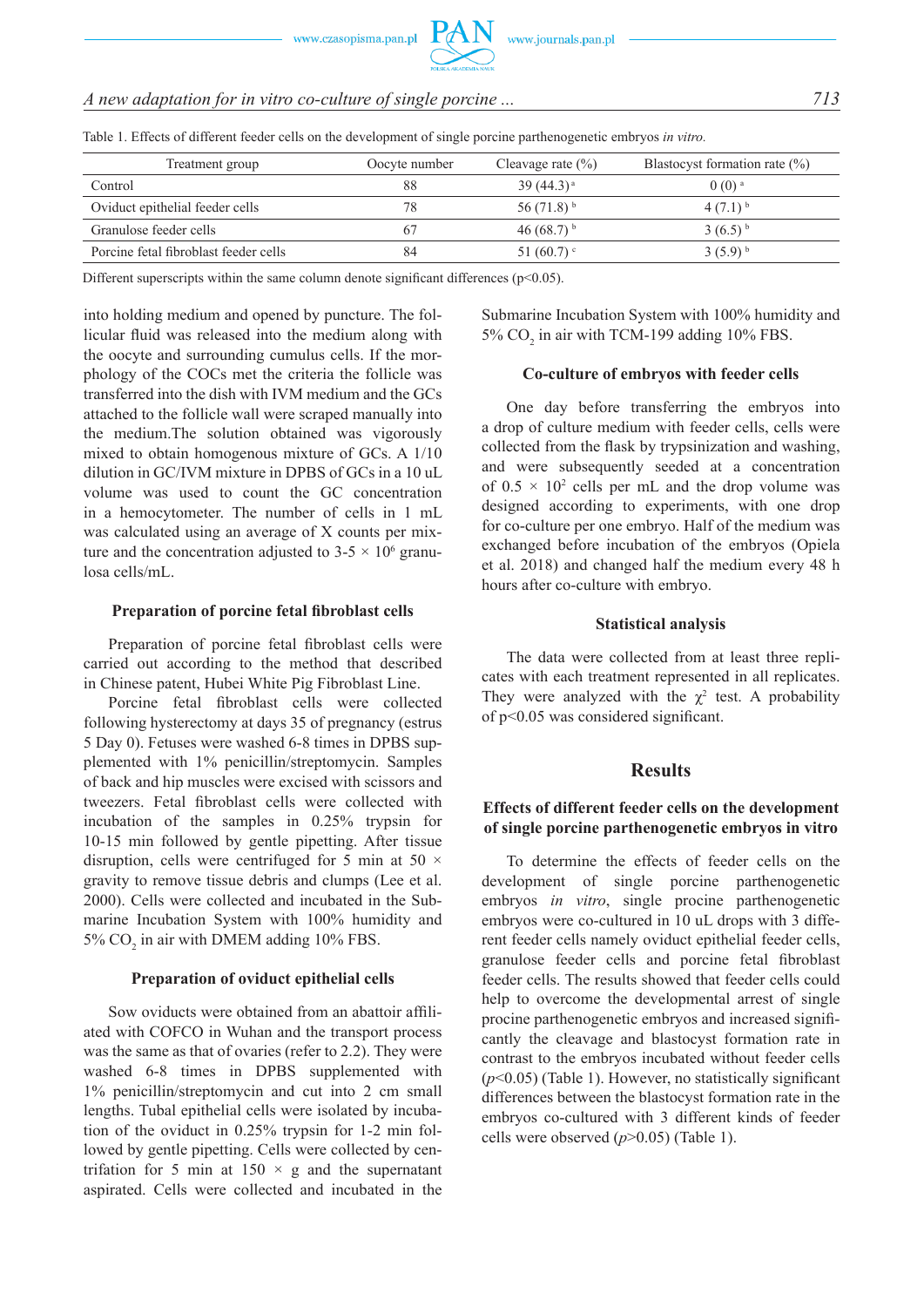Table 2. Effects of different volume drops of oviduct epithelial feeder cells on the development of single porcine parthenogenetic embryos *in vitro.*

| Treatment group $(\mu L)$ | Oocyte number | Cleavage rate $(\% )$   | Blastocyst formation rate $(\%)$ |
|---------------------------|---------------|-------------------------|----------------------------------|
|                           |               | $29(40.8)$ <sup>a</sup> | $0(0)$ <sup>a</sup>              |
|                           | 60            | 45 $(75)^{b}$           | $3(6.7)^{b}$                     |
| 10                        | 58            | 40 (69) $\degree$       | $2(5)$ <sup>b</sup>              |
|                           | 62            | 37 (59.7) $^{\rm d}$    | $1(2.7)$ °                       |
| 20                        | 6 I           | $32(52.5)$ <sup>e</sup> | $0(0)$ <sup>a</sup>              |

Different superscripts within the same column denote significant differences ( $p<0.05$ ).

Table 3. Effects of different methods on the development of porcine parthenogenetic embryos *in vitro*.

| Treatment group                        | Oocyte<br>number | 2-cell rate after<br>activated 24h $(\% )$ | Cleavage rate<br>after activated<br>$36h$ (%) | 4-cell rate after<br>activated 48h $(\% )$ | <b>Blastocyst</b><br>formation rate<br>of 7d $(%$ |
|----------------------------------------|------------------|--------------------------------------------|-----------------------------------------------|--------------------------------------------|---------------------------------------------------|
| Single embryo                          | 60               | $30(50)$ <sup>a</sup>                      | 45 $(75)^{a}$                                 | $31(51.7)$ <sup>a</sup>                    | $2(6.7)$ <sup>a</sup>                             |
| Traditional cultivation in 5-well dish | 396              | $237(59.8)^{b}$                            | $352(88.9)^{b}$                               | $277(69.9)^{b}$                            | 40 $(16.9)^{b}$                                   |
| Traditional cultivation in droplet     | 98               | $56(57.1)^{b}$                             | 83 $(84.7)^{b}$                               | 58 $(59.2)$                                | $7(12.5)^{b}$                                     |

Different superscripts within the same column denote significant differences ( $p<0.05$ ).

Table 4. Effects of oviduct epithelial feeder cells on the development of porcine parthenogenetic embryos without zona pellucida *in vitro.*

| Treatment group               | Oocytes number | Cleavage rate $(\% )$  | Blastocyst formation rate $(\%)$ |
|-------------------------------|----------------|------------------------|----------------------------------|
| Control                       |                | 59 $(72)$ <sup>a</sup> | 5 (8.5) <sup>a</sup>             |
| Embryo without zona pellucida |                | $30(39)$ <sup>b</sup>  | $(3.3)^{b}$                      |

Different superscripts within the same column denote significant differences ( $p$ <0.05).

#### **Effects of different volume drops of oviduct epithelial feeder cells on the development of single porcine parthenogenetic embryos in vitro**

Based on the results presented in Table 1, we used oviduct epithelial feeder cells as feeder cells due to it is easy to prepare to test the effects of co-culture medium volume on the development of single porcine parthenogenetic embryos *in vitro.* Highly statistically significant differences between the cleavage and blastocyst formation rate were observed when embryos were co-cultured with oviduct epithelial feeder cells in different volume drops (*p*<0.05) (Table 2) and the cleavage rate reached the highest when cultured in 5 uL drops (Table 2).

#### **Effects of different methods on the development of porcine parthenogenetic embryos in vitro**

Based on the results shown in Table 1 and Table 2, we also used oviduct epithelial feeder cells as feeder cells to compare the tempospacial pattern of a single procine parthenogenetic embryo co-cultured with oviduct epithelial feeder cells in 5 uL drops and traditional multi-embryo co-culture including traditional culture in 5-well dish and traditional culture in droplet. The results showed that the tempospacial pattern of the development of a single procine parthenogenetic embryo co-cultured with oviduct epithelial feeder cells was consistent with that cultured in traditional multi- -embryo co-cultured (Table 3).

#### **Effects of oviduct epithelial feeder cells on the development of porcine parthenogenetic embryos without zona pellucida in vitro**

Furthermore, we attempted to understand the effects of feeder cell on the development of single procine parthenogenitic embryos without zona pellucida *in vitro*. Based on results shown in the Table 1 and Table 2, we also used the oviduct epithelial feeder cells as feeder cells co-culture a single procine parthenogenetic embryos with and without zona pellucida in this experiment. Highly significant differences were observed in the cleavage and blastocyst formation rates between the groups with and without zona pellucida *in-vitro* (*p*<0.05) (Table 4).

#### **Discussion**

To provide research models to hasten the development of animal science, animal embryos with better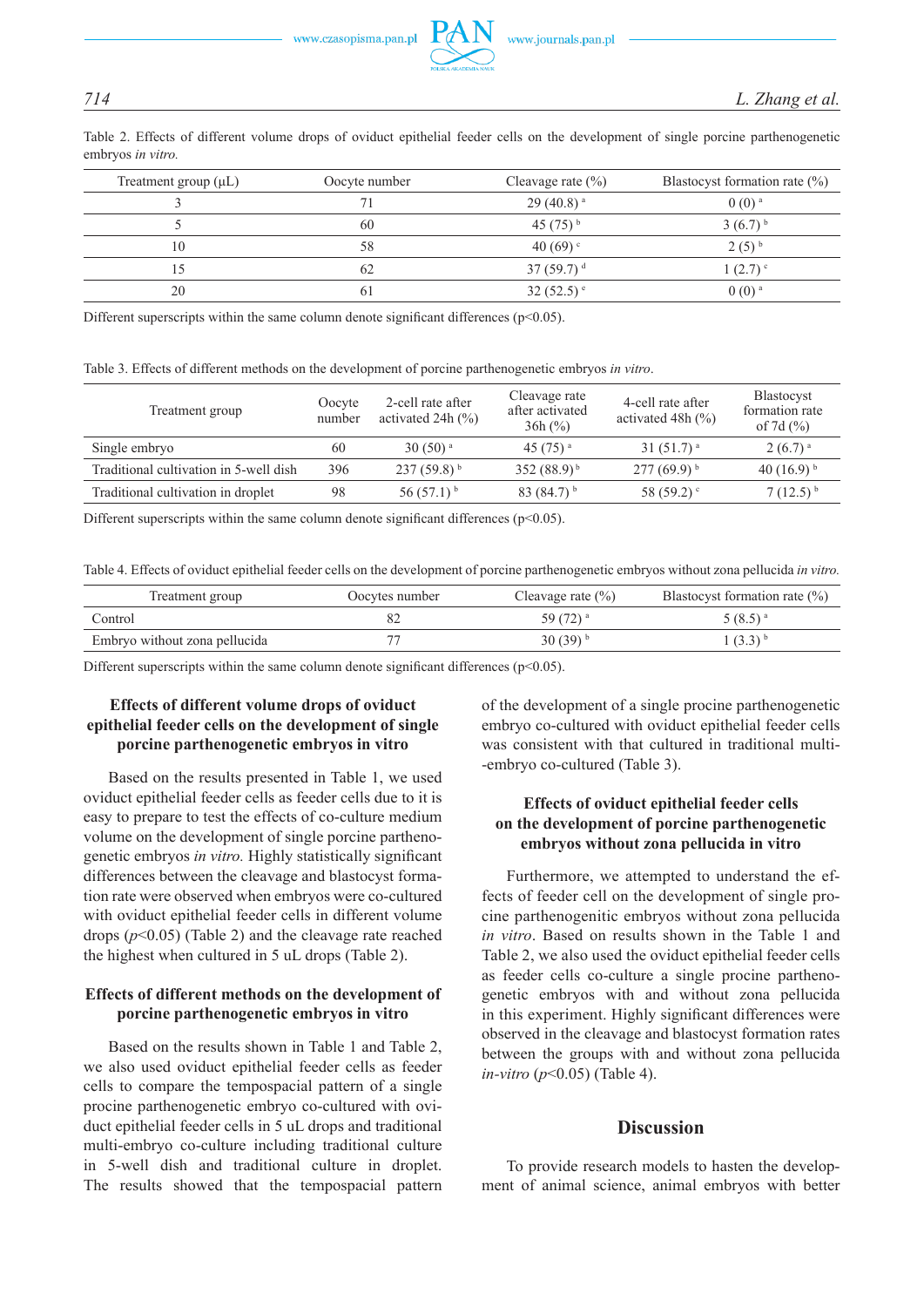### *A new adaptation for in vitro co-culture of single porcine ... 715*

quality need to be prepared for *in vitro* experimentation. Despite of newly improved culture conditions, co-culture procedures and enriched media (Perker et al. 2015), growth arrest occurs in most embryos *in vitro* at early stages and the underlying molecular mechanism remains largely undefined (Teperek et al. 2013, Ogura et al. 2014, Hu et al. 2015, Liu et al. 2016). The efficiency of preparing animal models such as those of pig and rabbit (Chen et al. 2013, Xu et al. 2013) using somatic cell nuclear transfer is poor (Niemann et al. 2008). Although much research has been focused on developing *in-vitro* porcine oocyte maturation and embryo production systems, there has been little progress in improving the survival and development of embryos produced *in vitro* (Biswas et al. 2018).

Based on previous research (Liu et al. 2016), we developed a new approach using feeder cells for single porcine parthenogenetic embryo *in vitro* co-culture that allows us to keep track of the developmental fate of a single embryo precisely in this study. Lee et al (2015) also investigated the effect of human adipose tissue-derived mesenchymal stem cells (hAT-MSC) and human embryonic stem cells (hESC) as a 10% supplement used instead of BSA and serum on the development of porcine embryos. Liu et al (2007) showed that SOF and granulose cells adding NCSU-23 supplemented with FCS and porcine oviduct epithelial cell monolayer can improve the development of porcine parthenogenesis embryos. It has also been observed that co-culturing IVF embryos with oviduct cells can ameliorate developmental blocks in porcine embryos produced through IVF (Swanson et al.1996). Liu et al. (2016) established an efficient SCNT embryo biopsy culture system to obtain two- and four-cell-stage single blastomeres from mice SCNT embryos with ascertainable developmental fates. Our results demonstrated that feeder cells can promote the development of a signal embryo and there was highly significant difference in the blastocyst development when co-cultured with feeder cells.

In conclusion, our study established a new adaption of *in vitro* co-culture of single embryo culture using feeder cells and this will facilitate further investigations to discover the mechanistic mode of developmental arrest of porcine embryos.

#### **Acknowledgements**

This study was supported by the China Major Program of Genetically Modified Organism New Variety Cultivation (30182X08006018-002; 2016ZX08006001- 005), Creative Research Group of Natural Science Foundation of Hubei Province (2018CFA014), Innovation Center for Agricultural Sciences and Technologies of Hubei Province (2019-620-004-001), and Top-notch Young Scientist Cultivation Program of Hubei Academy of Agricultural Sciences(Q2018020).

#### **References**

- Abeydeera LR, Wang WH, Cantley TC, Rieke A, Murphy CN, Prather R S, Day BN (**2000**) Development and viability of pig oocytes matured in a protein-free medium containing epidermal growth factor. Theriogenology 54: 787-797.
- Bi Y, Hua Z, Liu X, Hua W, Ren H, Xiao H, Zhang L, Li L, Wang Z, Laible G, Wang Y, Dong F, Zheng X (**2016**) Isozygous and selectable marker free MSTN knockout cloned pigs generated by the combined use of CRISPR/ /Cas9 and Cre/LoxP. Sci Rep 6: 31729.
- Biswas D, So KH, Hwang SU, Yoon JD, Kim M, Kim DY, Hyun SH (**2018**) Embryotropic effects of vascular endothelial growth factor on porcine embryos produced by in vitro fertilization. Theriogenology 120: 147-156.
- Chen CH, Du F, Xu J, Chang WF, Liu CC, Su HY, Lin TA, Ju JC, Cheng WT, Wu SC, Chen YE, Sung LY (**2013**) Synergistic effect of trichostatin A and scriptaid on the development of cloned rabbit embryos. Theriogenology 79: 1284-1293.
- Hu JH, Yang ZB, Li W (**2015)** The research progress of p66~(Shc) gene regulating early embryo development block. Anhui Agric Sci 43(22): 92-102.
- Hua ZD, Zheng XM, Qiao XF, Wei QX, Xu HQ, Xiao HW, Liu XM, Li L (**2011**)A new tool for in vitro culture of porcine eggs. Afri J Biotechnol. 10: 2780-2784.
- Lee SE, Jeremiah JM, Kim EY, Park SP (**2015**) Stem cell- -derived bioactive materials accelerate development of porcine in vitro-fertilized embryos. Cell Reprogram  $17 \cdot 181 - 190$
- Lee CK, Piedrahita J A (**2000)** Effects of growth factors and feeder cells on porcine primordial germ cells in vitro. Cloning 2: 197-205.
- Liu W, Liu X, Wang C, Gao Y, Gao R, Kou X, Zhao Y, Li J, Xiu W, Wang S, Yin J, Liu W, Cai T, Wang H, Zhang Y, Gao S(**2016**) Identification of key factors conquering developmental arrest of somatic cell cloned embryos by combining embryo biopsy and single-cell sequencing. Cell Discov 2: 1-15.
- Liu ZG, Qiu YF, Shen XF, Yan XL, Wu XJ, Ye HH, Lin YL, Deng JX (**2007**) Influence of sequence culture on development competence of parthenogenetic porcine oocytes. Chinese Journal Vet Sci 27: 114-117.
- Liu Z, Cai Y, Wang Y, Nie Y, Zhang C, Xu Y, Zhang X, Lu Y, Wang Z,Poo M,Sun Q (**2018**) Cloning of macaque monkeys by somatic cell nuclear transfer. Cell 172: 881-887.
- Niemann H, Tian XC, King WA, Lee RS ( **2008**) Epigenetic reprogramming in embryonic and foetal development upon somatic cell nuclear transfer cloning. Reproduction 135: 151-163.
- Ogura A, Inoue K, Wakayama T ( **2013**) Recent advancements in cloning by somatic cell nuclear transfer. Phil Trans R Soc Lond B Biol Sci, 12: 20110329.
- Opiela J, Bülbül B, Romanek J (**2018**) Varied approach of using MSCs for bovine embryo in vitro culture. Anim Biotechnol 30: 1532-2378.